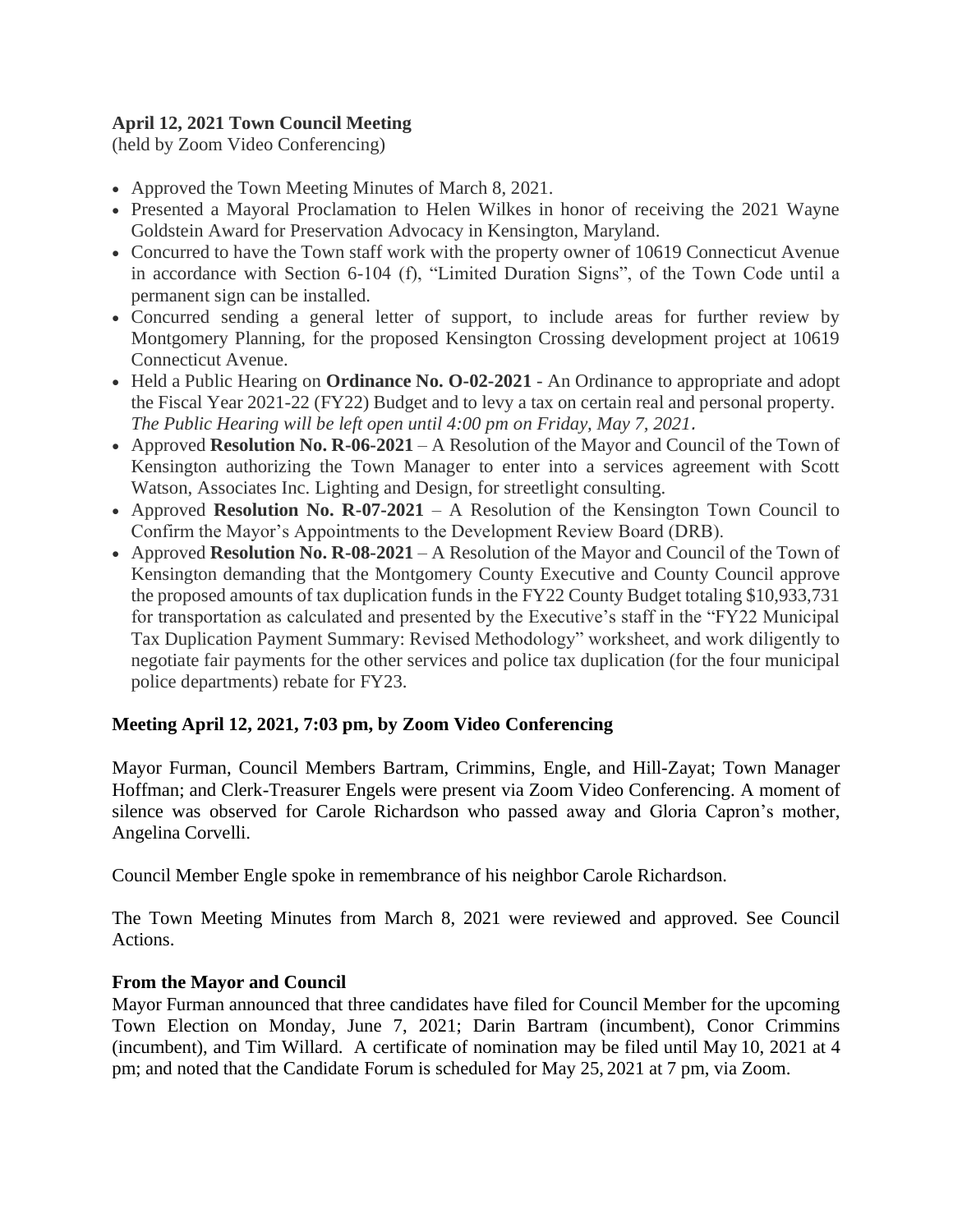Mayor Furman presented a Mayoral Proclamation to Helen Wilkes in honor of her receiving the Wayne Goldstein Award for Preservation Advocacy in Kensington.

Helen Wilkes stated that she appreciated the Award and recognition from the Town and enjoys helping to preserve the historic character of the entire Town.

Mayor Furman reported that the first phase of the garden improvements at Clum Kennedy recommended by the Greenscape Committee had been completed. A second phase of new plantings will be completed during the fall. The Greenscape Committee is also considering a labyrinth for Josephs Park.

Council Member Bartram reported that the Traffic Committee will convene April 20, at 7 pm, and will discuss reducing the speed limit on Town residential streets to 20 mph, the all-way Stop sign at the intersection of Metropolitan Avenue and St. Paul Street, and provide an update on outstanding petitions related to traffic control restrictions.

Council Member Hill-Zayat reported that testimony was filed on March 3, along with rebuttal testimony on March 31, with regards to the Pepco Rate Case. The Hearing begins on April 26; and noted that the Town's application for charging station locations was not approved and that she will be meeting with Pepco staff to reconsider the application. Council Member Hill-Zayat also noted that her neighbor is need of a kidney donation and that a donation chain has been created; please contact Council Member Hill-Zayat directly for more information at the following email: bridgethillzayat@gmail.com.

Council Member Crimmins reported that the Montgomery County Council approved a Rental Assistance Program for small businesses that have been affected by COVID-19. The Program is geared towards small businesses that rely on foot traffic and the Town will provide additional information once the grant applications have been released by the County; noted that the State Highway Administration has approved the Town's request to keep the All-way stop at the intersection of Metropolitan Avenue and St. Paul Street once construction at Modena Reserve has completed; and that the proposed Rapid Flashing Beacon (RFB) at the intersection of Metropolitan Avenue and Wheatley Street is still under review by the State Highway Administration.

Mayor Furman congratulated Nicole Bourgea on winning the mural design contest for the new Montgomery Parks and Planning building in Wheaton. Ms. Bourgea designed the 'Hold Your Light' mural along the Summit Avenue bridge, along with murals on the Frederick Avenue bridge and the Jubilee building on Howard Avenue; noted that she met with David Gregg at Reinhardt Park to dedicate the wooden statue in his honor; and acknowledged that members from Troop 439 were present at the Council Meeting to earn their Communication Badge.

#### **10619 Connecticut Avenue (Kensington Crossing)**

Council Member Crimmins reported that the Development Review Board (DRB) met on March 18 with the developers for the proposed Kensington Crossing project at 10619 Connecticut Avenue. The developers have yet to file an application with Montgomery Planning; however, they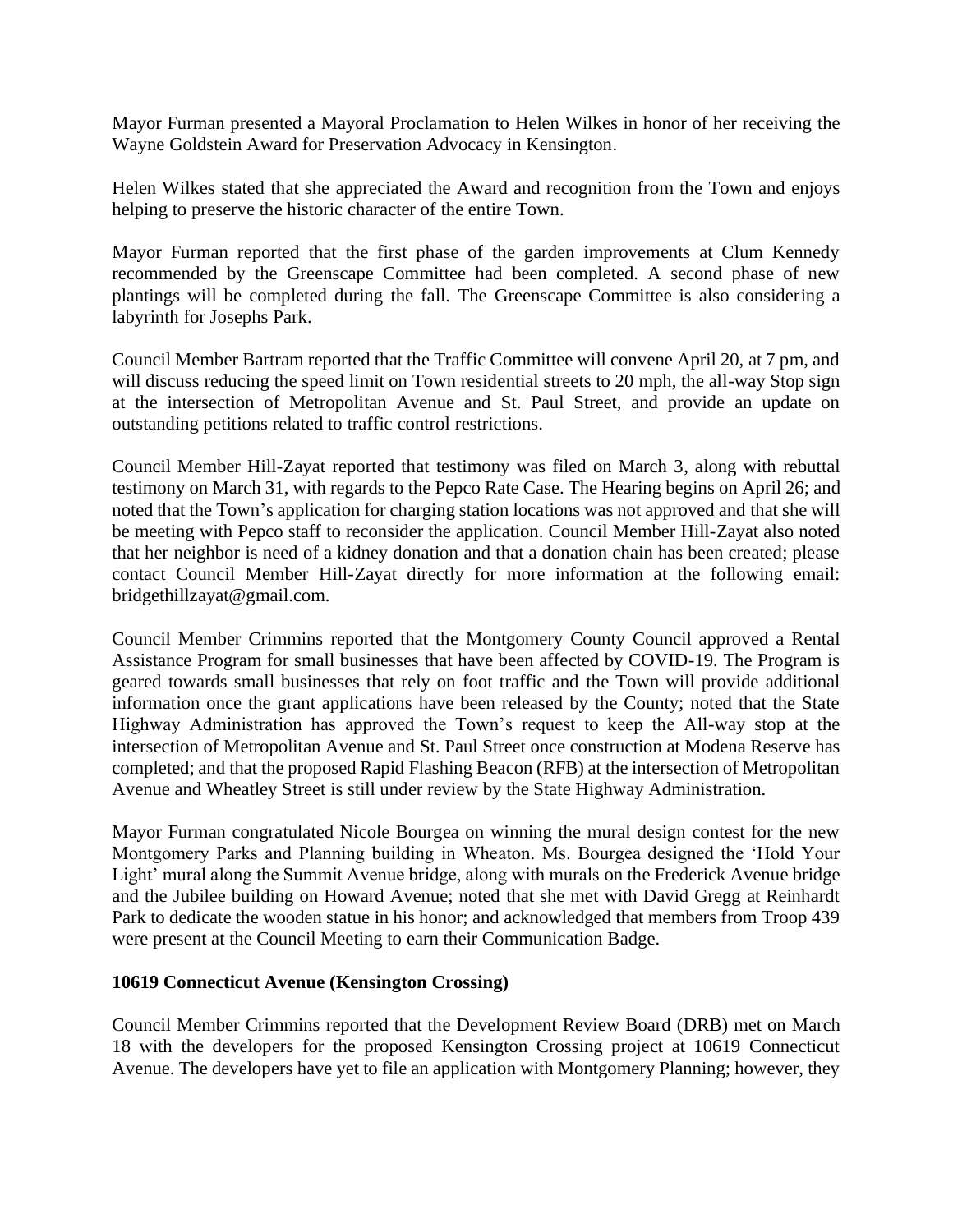requested feedback from the DRB, which included architectural design, materials, traffic, and parking suggestions.

Mayor Furman stated that the project is currently in the sketch plan phase and there will be multiple opportunities for the public to provide comment during the review process.

Bruce Zavos, Architect for the Kensington Crossing project, provided a presentation of the proposed retail development at 10619 Connecticut Avenue. The presentation and sketch plan are available at the following link: https://tok.md.gov/redevelopment/.

Council Member Engle noted the importance of prioritizing bicycle and pedestrian safety with the project; suggested working with the State Highway Administration on redesigning the intersection of Connecticut Avenue, Plyers Mill Road, and Metropolitan Avenue; and encouraged the developers to seek LEED Silver designation.

David Romeo questioned the proposed illumination of the property and concerns about light pollution.

Jody Kreiger noted concerns on committing space to a drive-thru bank and suggested adding a second floor.

Jen Beaudet stated the development would be an opportunity to address the intersection; improve the pedestrian safety at the adjacent property; and questioned whether the aesthetics and architecture were appropriate for the Town.

Helen Wilkes suggested incorporating the existing building from the Googie architecture period, into the site; designing a more substantial parapet; and including awnings.

Joe Campbell questioned the reduction in parking spaces in accordance with County requirements; the under illumination of the proposed project; and noted the importance of the project being LEED Silver.

Dave Beaudet suggested reviewing the entrances to the property and intersection to avoid use of the adjacent property for cut-thru traffic.

Jack Gaffey commented on the importance of a buffer for Connecticut Avenue and Metropolitan Avenue; preserving dark skies; and suggested the banking drive-thru may need more lanes.

Karen Craig noted the importance of pedestrian and bicycle access to the site and questioned plans for when the bank is no longer a tenant.

Council Member Crimmins stated that he was supportive of the project in the initial stages and the importance of pedestrian and bicycle safety.

Council Member Hill-Zayat noted the importance of the green buffer, awnings, and pedestrian safety.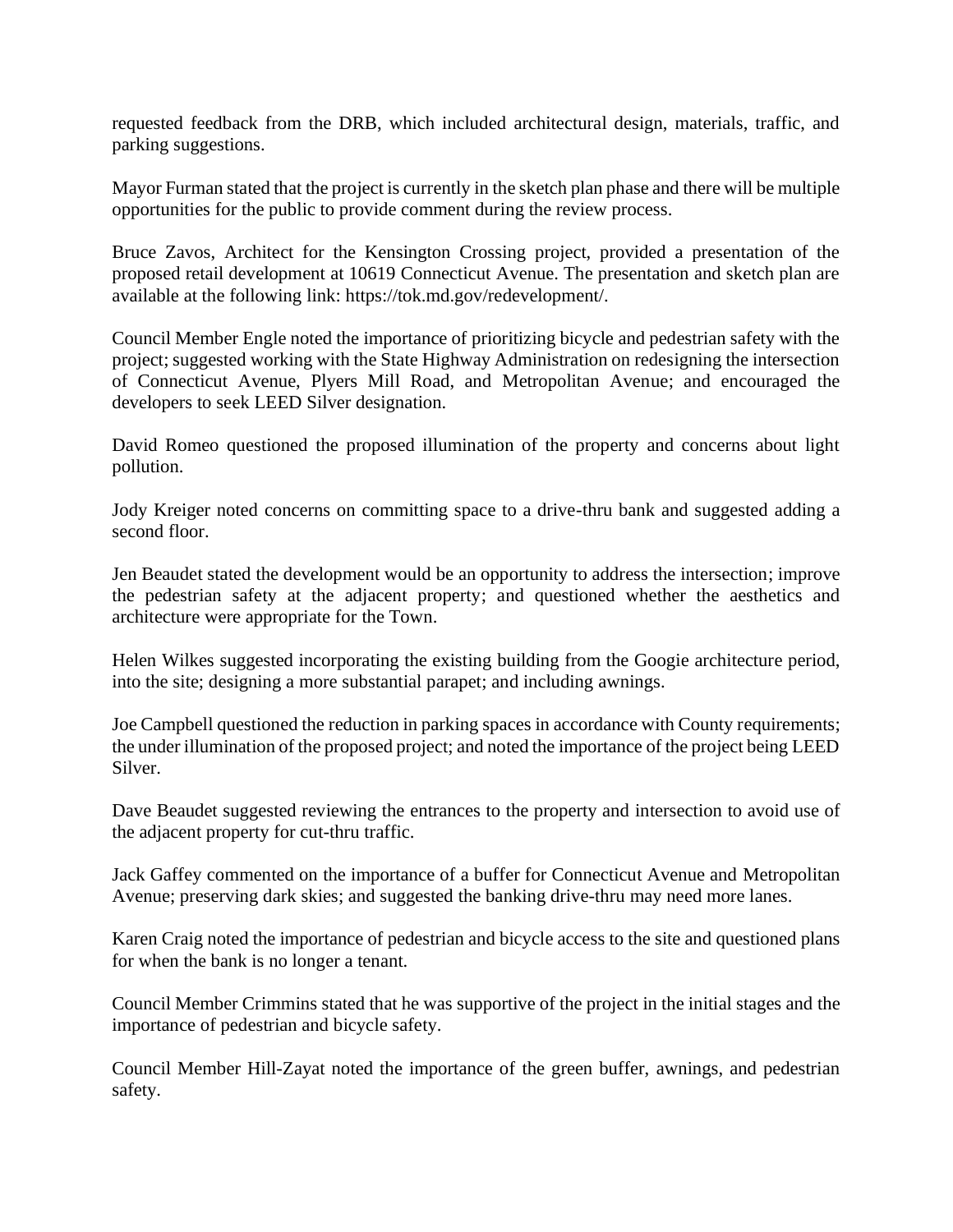Council Member Bartram stated he was neutral on the proposed parking waiver variance and questioned how accommodations that are given to the site due to its low intensity of development and size could be revisited if the adjacent property redevelops.

The Council concurred to have Mayor Furman and Town Manager Hoffman draft a letter of general support to Montgomery Planning noting areas for additional review.

The Council concurred to allow the Town Manager to work with the property owner of 10619 Connecticut Avenue on a permanent sign to replace the existing limited duration sign.

## **From the Town Manager and the Staff**

Town Manager Hoffman reported that the Town received 11 bids for the Town Hall Veranda and Parapet repair project and will provide a bid recommendation at a future Council Meeting; noted that Town Attorney Furgeson is preparing a Request for Proposal (RFP) for bridge repair work for the Town's three bridges at Kensington Parkway, Kent Street, and Frederick Avenue; met with the hydraulics engineer with the State and will be drafting an RFP for storm a drain analysis to review the existing storm drain capacity; the variance for 10112 Kensington Parkway is no longer needed as the applicant has amended the plans to stay within the Town setbacks; and that the Kensington Historical Society (KHS) has requested to use the remaining Town grant funds, which were originally for an executive director, who has since resigned, to purchase equipment including a laptop, printer and scanner.

The Council concurred to approve the KHS request for use of the funds for equipment purchases.

Council Member Engle stated the Town has been working on the Bicycle and Pedestrian Priority Area (BPPA) Designation application which was a recommendation of the working group. The BPPA complements the application submitted for the Transportation Land Use Connections (TLC) grant. The BPPA designation will provide more attention and focus for collaborating with the state and county.

#### **Public Appearances**

Joe Campbell questioned the amount of the grant for the Bicycle and Pedestrian Priority Area (BPPA); whether there would be a traffic disruption with the upcoming bridge repairs; the area involved in the storm drainage study; and the cause of the Town portico damage.

Council Member Engle stated the Transportation Land Use Connections (TLC) grant is for \$60,000 and the BPPA grant does not come with funding but designates the half square mile a priority area for pedestrian and bicycle improvements.

Town Manager Hoffman stated that the bridge repairs for all three bridges will be done at the same time and that any potential disruptions have yet to be determined; and the storm water drainage study is for the entire Town, but will be broken out by each storm drain line.

Mayor Furman explained the damage to the Town portico was from water drainage.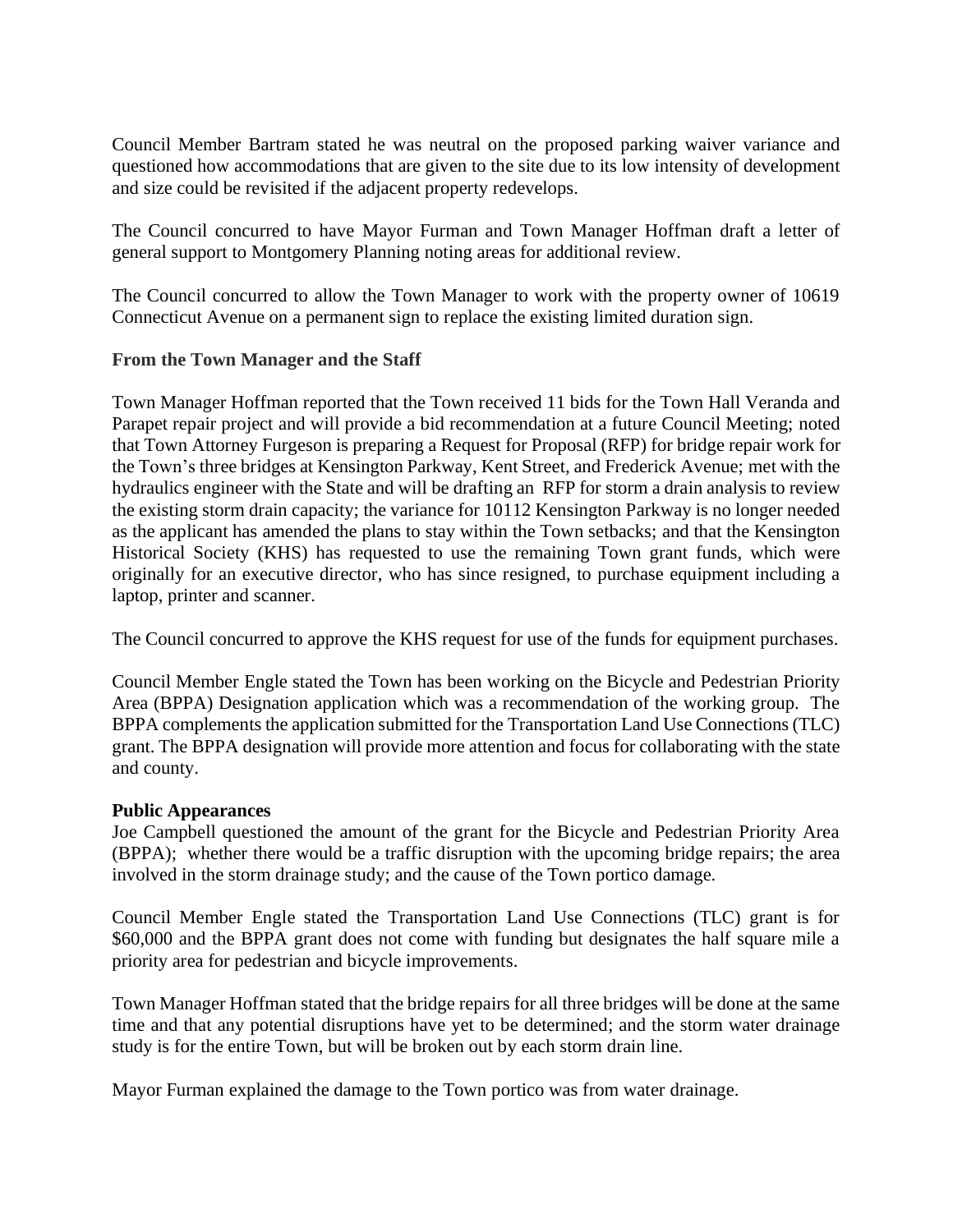Jack Gaffey reminded Residents of upcoming astronomical events.

## **Ordinances, Resolutions, Regulations**

**Ordinance No. O-02-2021** - A Public Hearing was held on Ordinance No. O-02-2021 to appropriate and adopt the Fiscal Year 2021-22 (FY22) Budget and to levy a tax on certain real and personal property. The Public Hearing record will be left open until 4:00 pm on Friday, May 7, 2021. See Council Actions.

Town Manager Hoffman stated, after meeting with the Council on the budget, there are two changes to the introduced budget which include an addition of \$10,000 for consulting fees for the DRB to hire a planner to review certain projects; and an addition of \$1,500 for the Racial Justice Committee.

Joe Campbell questioned what happens to the substantial savings this year in Public Works and Town Government operations; requested clarification on the salary ranges listed for FY22; noted the importance of listing the actual salaries which would allow for increased transparency; the status of the Assistant to the Town Manager position; and when street sweeping would resume and suggested posting a notice for street sweeping.

Town Manager Hoffman explained that any surplus from the previous year is reallocated in the budget the following year, usually to the Capital Improvements Program (CIP) for infrastructure; the salary ranges show the minimum and maximum range and most employees are closer to the mid-point based on seniority; the salary schedule is available upon request; the suggestion for additional salary information will be considered the following year; the Assistant to the Town Manager position was approved for FY21 by the Mayor and Council and filling the position was delayed until the certainty of revenues was known; and the street sweeping was cancelled last year due to the pandemic and will be rescheduled.

**Resolution No. O-06-2021** – A Resolution of the Mayor and Council of the Town of Kensington authorizing the Town Manager to enter into a services agreement with Scott Watson, Associates Inc. Lighting and Design, for streetlight consulting was presented. See Council Actions.

Town Manager Hoffman stated Scott Watson is the consultant evaluating the Town's existing streetlights and helping with the testimony for the Pepco rate case.

**Resolution No. R-07-2021** – A Resolution of the Kensington Town Council to Confirm the Mayor's Appointments to the Development Review Board (DRB) was presented. See Council Actions.

Town Manager Hoffman stated Mark Hudson and Leslie Maxam were reappointed for two-year terms ending April 30, 2023.

**Resolution No. R-08-2021** – A Resolution of the Mayor and Council of the Town of Kensington demanding that the Montgomery County Executive and County Council approve the proposed amounts of tax duplication funds in the FY22 County Budget totaling \$10,933,731 for